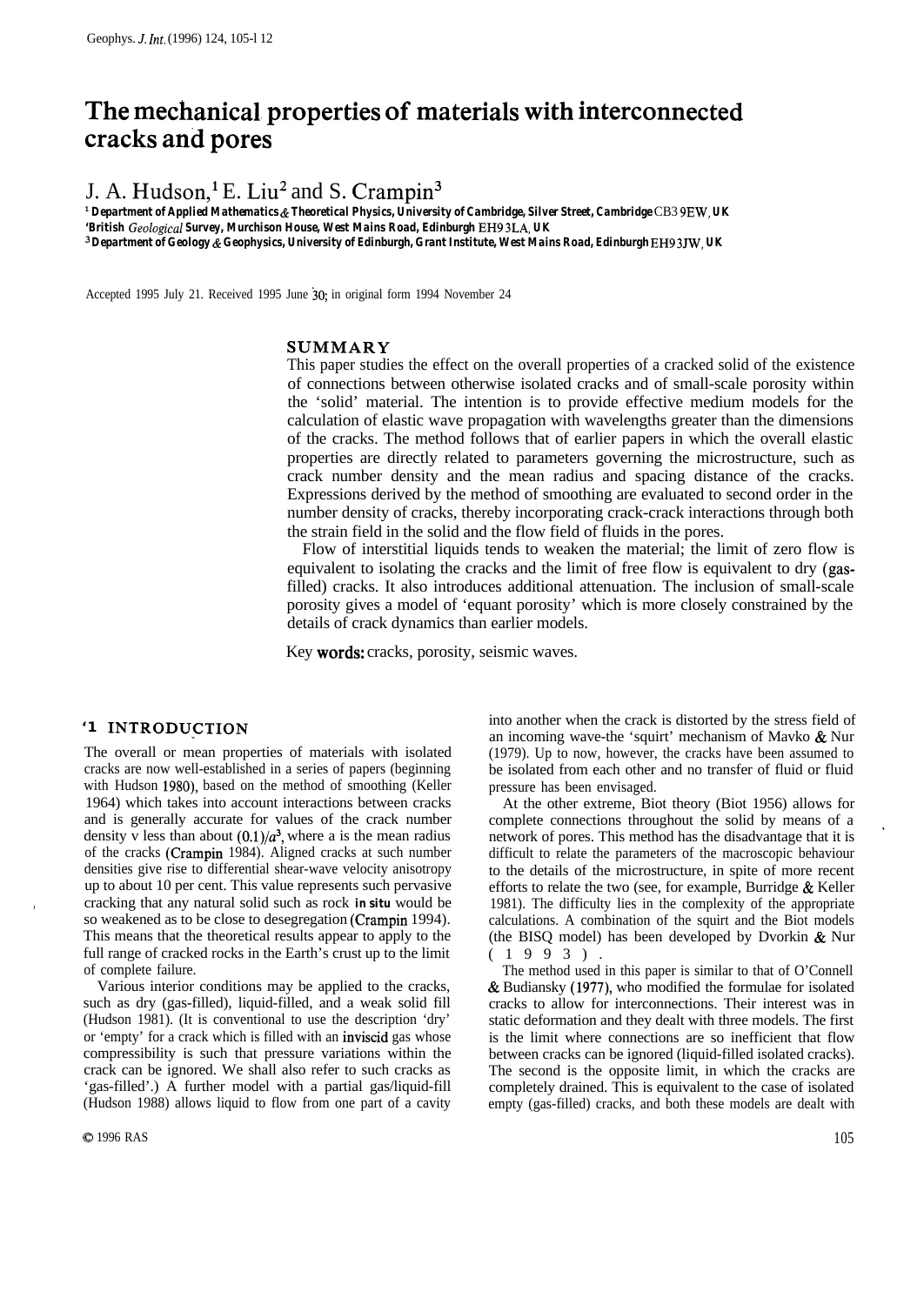by a theory based on isolated cracks. The last model is where . the cracks are undrained but the internal pressures equilibrate to a single value. We shall be dealing with the corresponding dynamic case where the pores allow for pressure relaxation up to a limit of distance imposed by the frequency of the wave. As such, this study is equivalent to those of Mavko & Jizba (1991) and Mukerji & Mavko (1994), who dealt with the frequency-dependent effects of local relaxation of fluid pressure in dynamic situations but did not use a specific model for the pore shapes.

The concept of interconnections between cracks is based on a model in which the material contains a random distribution of isolated cracks which are connected by fluid pathways that are mechanically invisible; that is, they have no effect on the overall properties of the material if the fluid is a compressible inviscid gas. In general, rocks are fractured on a whole range of scales. Large fractures will scatter and diffract the incoming waves. In the present model we assume that cracks of this size are absent and that only micro-fracturing exists, on scalelengths small compared with a seismic wavelength. The effect of isolated microcracks depends essentially on the parameter *va3,* where v is the number density and a is the crack radius. In our model we are assuming that interconnections between the cracks and pores exist with values of  $(va^3)$  so small that they have a negligible effect on a gas-filled (dry) system, but which modify the internal pressure when the structure is saturated with liquid. We do not specify the shape or size of these interconnections, but it is natural to assume that they are even smaller in scale than the so-called microstructure; that is, the distribution of cracks that they link together. They may form isolated pathways or they may be present as a network of pores. If the latter, they will affect the properties of the material as 'equant porosity' (Thomsen 1986) even if they do not form effective connections between cracks.

## **2 OVERALL PROPERTIES OF CRACKED MATERIALS**

Expressions for the overall parameters accurate to second order in the number density of cracks have been given in a general form by Hudson (1986); they are

 $c = c^0 + c^1 + c^2,$  (1)

where  $c^0$  are the elastic parameters of the matrix (uncracked) material,  $c<sup>1</sup>$  are the first-order corrections for the effect of the embedded cracks and  $c<sup>2</sup>$  are the second-order terms. If the cracks are aligned with normals q,

$$
c_{ijkl}^{\perp} = -\frac{(va^3)}{\mu} \ell_{sm} q_r c_{srij}^0 \ell_{tu} q_v c_{tvk}^0 \bar{U}_{mu}, \qquad (2)
$$

where v is number density of cracks, a the mean radius,  $\mu$  the shear modulus of the matrix, and  $\{\bar{U}_{mu}\} = \text{diag}\{\bar{U}_{11}, \bar{U}_{11}, \bar{U}_{33}\},$ where  $\bar{U}_{11}$  and  $\bar{U}_{33}$  are generated by the response of a circular crack width normal in the 3-direction to shear stress and normal stress respectively;  $\{\ell_{ij}\}\$ is the rotation matrix which takes the 3-axis into the direction  $q$  ( $\ell_{i3} = q_i$ ,  $i = 1, 2, 3$ ). The second-order term is given by

$$
c_{ijkl}^2 = \frac{1}{\mu} c_{ijrs}^1 \chi_{rstu} c_{tukl}^1,
$$
\n(3)

c ,

 $\overline{\phantom{a}}$ 

where

 $\chi_{ijkl} = {\delta_{ik} \delta_{il} (4 + \beta^2/a^2) - (\delta_{ij} \delta_{kl} + \delta_{il} \delta_{jk}) (1 - \beta^2/a^2)} / 15$ 

a and  $\beta$  being the wave speed in the uncracked matrix.

Expressions for  $\bar{U}_{11}$  and  $\bar{U}_{33}$  are given by Hudson ( 198 1) for gas- and liquid-filled cracks and by Hudson (19.88) for partially saturated cracks. All these formulae apply only to isolated cracks.

The existence of connections between cracks, or of an equant porosity, changes the response of each crack to an imposed stress. That is, the matrix  $\{\vec{U}_{ii}\}\$ above will be changed. In all other respects, the formulae for the overall properties of the cracked solid remain the same. In what follows, therefore, we develop new formulae for the  $\bar{U}_{ij}$  for the cases where pressure in the liquid within a crack is relaxed owing to flow into other cracks or into the surrounding porous matrix.

## **3 CONSERVATION OF FLUID MASS**

We consider a solid material with cracks and pores that are interconnected by a network of fine channels or perhaps by random pathways along the unwelded contact of the rough faces of a fault plane. The pores, cracks and pathways are filled with a uniform fluid (gas or liquid). It is assumed that the structure is homogeneous on a scale *1* which is large compared with the scale  $a$  of the pore or crack geometry. On the scale *l*, we may define an average fluid density  $\rho_f$  and mass flux  $\rho_f \mathbf{w}$ . Let  $\phi$  be the porosity of the material-the ratio of fluid volume to total volume-then  $\rho_f \phi$  is the mass of fluid per unit volume.

Conservation of fluid mass in an arbitrary volume  $V$  may be stated by

$$
\frac{d}{dt}\bigg(\int_{V} \rho_{\rm f} \phi \,dV\bigg) = -\int_{S} \rho_{\rm f} \mathbf{w} \cdot \mathbf{n} \,dS\,,\tag{4}
$$

where S is the surface of  $V$  and  $n$  the outward normal. Equivalently, this may be stated by

$$
\frac{\partial}{\partial t}(\rho_f \phi) = -\operatorname{div}(\rho_f w). \tag{5}
$$

If  $\rho_f w$  is the average mass flux, it is reasonable to assume that w is the volume flux. This, in turn, may be expected to follow D'Arcy's law:

$$
w = -D_{\rm r} \operatorname{grad} p_{\rm f}, \tag{6}
$$

where  $D<sub>r</sub>$  is a diffusivity parameter depending on the geometry of the connecting channels and the viscosity of the fluid, and  $p_f$  is the average pressure in the fluid. Since the pathways deform under pressure, we may expect  $D<sub>r</sub>$  to depend also on *pf.* Eq. (5) now becomes

$$
\frac{\partial}{\partial t}(\rho_f \phi) = \text{div}(\rho_f D_r \text{ grad } p_f).
$$
\n(7)

We assume to begin with that the cracks and pores are similarly shaped and orientated so that the pressure in near neighbours is the same and remains the same even after the imposition of external stress; the local pressure is thus equal to the average pressure  $p_f$ .

The mass of fluid in a unit volume of material is  $\rho_f \phi$ , and so the volume of the fluid in a unit volume of material in its unstressed state is  $\rho_f \phi / \rho_0$ , where  $\rho_0$  is the density of the unstressed fluid. The relative increase of volume of the fluid

© 1996 RAS, GJI 124, 105-112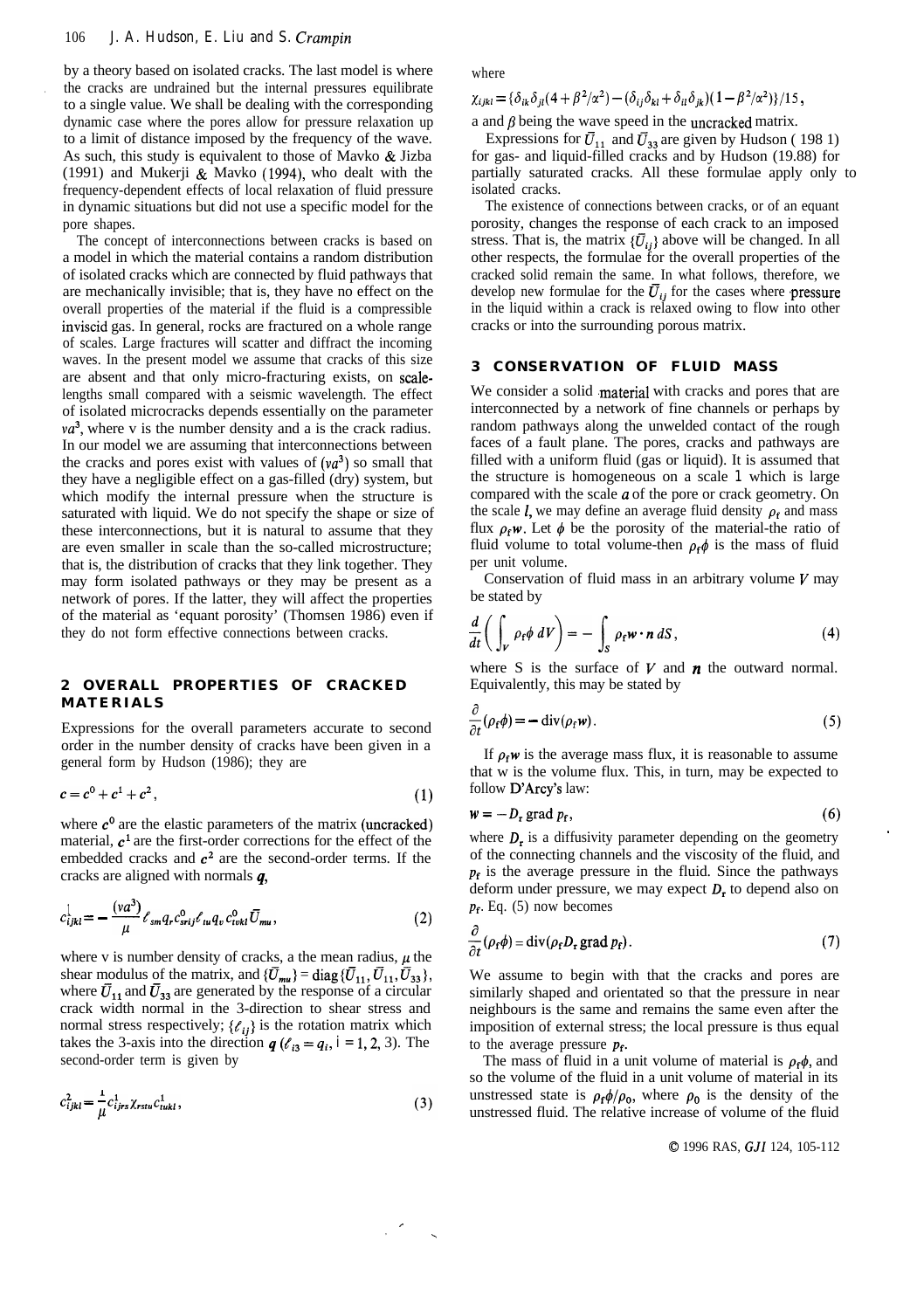above its volume in the unstressed state is therefore  $(\rho_0/\rho_f - 1)$ . This is related to the fluid pressure by

$$
\frac{\rho_0}{\rho_{\rm f}} - 1 = -p_{\rm f}/\kappa_{\rm f},\tag{8}
$$

where  $\kappa_f$  is the bulk modulus of the fluid. It follows, of course, from this equation applied to each crack, that the fluid density is also the same in adjacent cracks and equal to the average density  $\rho_f$ . Substituting for  $\rho_f$  in eq. (7), we get

$$
\frac{\partial}{\partial t} \rho_0 \phi (1 - p_f/\kappa_f)^{-1} = \operatorname{div} \{ \rho_0 D_r (1 - p_f/\kappa_f)^{-1} \operatorname{grad} p_f \} \,.
$$
 (9)

#### **4 EFFECT'OF AN IMPOSED STRESS**

If a static stress field  $\sigma^0$  is imposed on a volume of scale size 1 or greater, the pressure  $p_f$  in the fluid changes, due both to a change in porosity and to fluid flow. Suppose that, in the absence of the fluid and with a stress-free condition on the surface of the pores, the porosity  $\phi$  changes according to

$$
\phi = \phi(\boldsymbol{\sigma}^0) \n= \phi^0 + \boldsymbol{\phi}^1 \boldsymbol{\sigma}^0
$$
\n(10)

approximately (to first order) for small imposed stress, where  $\phi^0$  and  $\phi^1$  are material constants.

If fluid is present, the surface condition on the pores is that the traction should be  $-p_f n$ , where *n* is normal to the surface. We subtract a uniform field  $\sigma = -p_f I$  from the stress field in the solid material, leaving a structure with imposed stress  $\sigma^0$  +  $p_f I$  and zero traction on the surfaces of the pores, with a resultant porosity that can be calculated from eq. (10). The porosity due to the superposition of these two fields is

$$
\phi + \phi^0 p_f / \kappa = \phi^0 + \phi^1 (\sigma^0 + p_f I) \tag{11}
$$

to first order, where  $\kappa$  is the bulk modulus of the solid  $(\kappa = \lambda + 2\mu/3).$ 

On the assumption that wavelengths are long compared with the scale-length 1, we may apply the static result given in eq. (11) to dynamic situations, where  $\sigma^0$  varies with time, corresponding to-the passage of a seismic wave. So we now substitute for  $\phi$  from eq. (11) in eq. (7) to obtain a differential equation satisfied by *pf:*

$$
\frac{\partial}{\partial t} \left\{ \phi^0 + \phi^1 \sigma^0 + p_f \left( \phi_{kk}^1 - \frac{\phi^0}{\kappa} \right) \right\} (1 - p_f/\kappa_f)^{-1}
$$
  
= div  $D_r \left\{ (1 - p_f/\kappa_f)^{-1} \text{ grad } p_f \right\}.$  (12)

To first order in  $p_f/\kappa$  and  $\phi^1 \sigma^0/\phi_0$  we have

$$
\phi^1 \frac{\partial \sigma^0}{\partial t} + \frac{\partial p_f}{\partial t} \left( \phi^1_{kk} + \frac{\phi^0}{\kappa_f} - \frac{\phi^0}{\kappa} \right) = D_r \nabla^2 p_f, \qquad (13)
$$

and, if the frequency of the seismic wave is  $\omega$  and the wavenumber *k*, we obtain a relation between  $p_f$  and  $\sigma^0$ :

$$
p_{\rm f}\left\{\phi_{jj}^1+\frac{\phi^0}{\kappa_{\rm f}}-\frac{\phi^0}{\kappa}-\frac{ik^2}{\omega}I\right\}=-\phi^1\sigma^0.
$$
 (14)

So pressure variations will. be the same as for the isolated pores-that is, flow between pores may be ignored-if

So pressure variations will, be the same as for the isolated  
poses that is, flow between pores may be ignored-if  

$$
\frac{\kappa_f D_r k^2}{\omega \phi^0} \ll 1.
$$
 (15)

0 1996 RAS, GJI 124, 105-112

*. .*

Alternatively, pressure variations may be ignored **if**

| Materials with interconnected cracks and pores  | 107                                                  |
|-------------------------------------------------|------------------------------------------------------|
| 1).                                             | Alternatively, pressure variations may be ignored if |
| $\frac{\kappa_f D_r k^2}{\omega \phi^0} \gg 1.$ | (16)                                                 |

In both cases, the appropriate expressions of Hudson (1980, 1981) for isolated cracks apply.

## **5 CALCULATION OF OVERALL POROSITY FOR MIXED POPULATIONS OF CRACKS**

<sup>(1)</sup> If, as assumed above, all individual crack and pore spaces have the same shape and orientation, the quantities  $\phi^0$  and  $\phi^1$ , which appear in eq. (7) and which govern changes in porosity  $\phi$ , may be calculated for a single crack and will be the same for all. Similarly, the fluid pressure will be the same in neighbouring pores or cracks and will be equal to the average fluid pressure  $p_f$ , even in a dynamic experiment. If, however, pore shapes are different and the pores are orientated differently, the changes in porosity as a result of stress will be different, and will need to be averaged to obtain overall porosity, and fluid pressure would vary between cracks if the cracks were isolated. Interconnections between nearby cracks will tend to equalize pressure to the average value  $p_f$  as in the static situation. If the time-scale for pressure equalization is short compared with the seismic wave period, the static result may be used. If, on the other hand, the interconnections are constricted, this timescale may be of the same order as, or longer than, the period of seismic waves.

In such a case (and now we abandon the assumption of similar pores), we designate the fluid pressure in the nth crack. or nth family of similarly shaped or orientated cracks, by *p;.* The corresponding porosity is by virtue of eq. (11) applied to the nth family of cracks only:

$$
\phi_n = \phi_n^0 + \phi_n^1(\sigma^0 + p_f^n I) - \phi_n^0 p_f^n / \kappa, \qquad n = 1, 2, 3, \dots
$$
 (17)

where  $\phi_n^0$  and  $\phi_n^1$  may, if the cracks are sufficiently well-spaced, be calculated for isolated single cracks.

Multiplying by  $\rho_f^n$ , the fluid density in the nth crack set, and summing over  $n$ , we obtain the total mass concentration of fluid:

$$
m_{\rm f} = \sum_{n} \phi_n \rho_{\rm f}^n = m^0 + m^1 \sigma^0 + \sum_{n} \rho_{\rm f}^n p_{\rm f}^n (\phi_n^1)_{jj}
$$

$$
- \frac{1}{\kappa} \sum_{n} \rho_{\rm f}^n p_{\rm f}^n \phi_n^0, \tag{18}
$$

where

$$
m^0 = \sum_n \phi_n^0 \rho_f^n, \qquad m^1 = \sum_n \phi_n^1 \rho_f^n.
$$

We need to evaluate the sums over  $n$  on the right-hand side of eq. (18) in terms of the average pressure  $p_f$  and parameters relating to the geometry of the pore space.

The mass flow out of the nth family of cracks is driven by the pressure difference. between  $p_f^n$  and the fluid pressure in neighbouring cracks, and we assume that this may be approximated by

$$
\frac{\partial}{\partial t} \left( \rho_f^n \phi_n \right) = -\frac{\phi_n^0 \rho_0}{\kappa_f \tau} (p_f^n - p_f) \,, \tag{19}
$$

where  $\tau$  is a time-scale (relaxation) parameter. The fluid density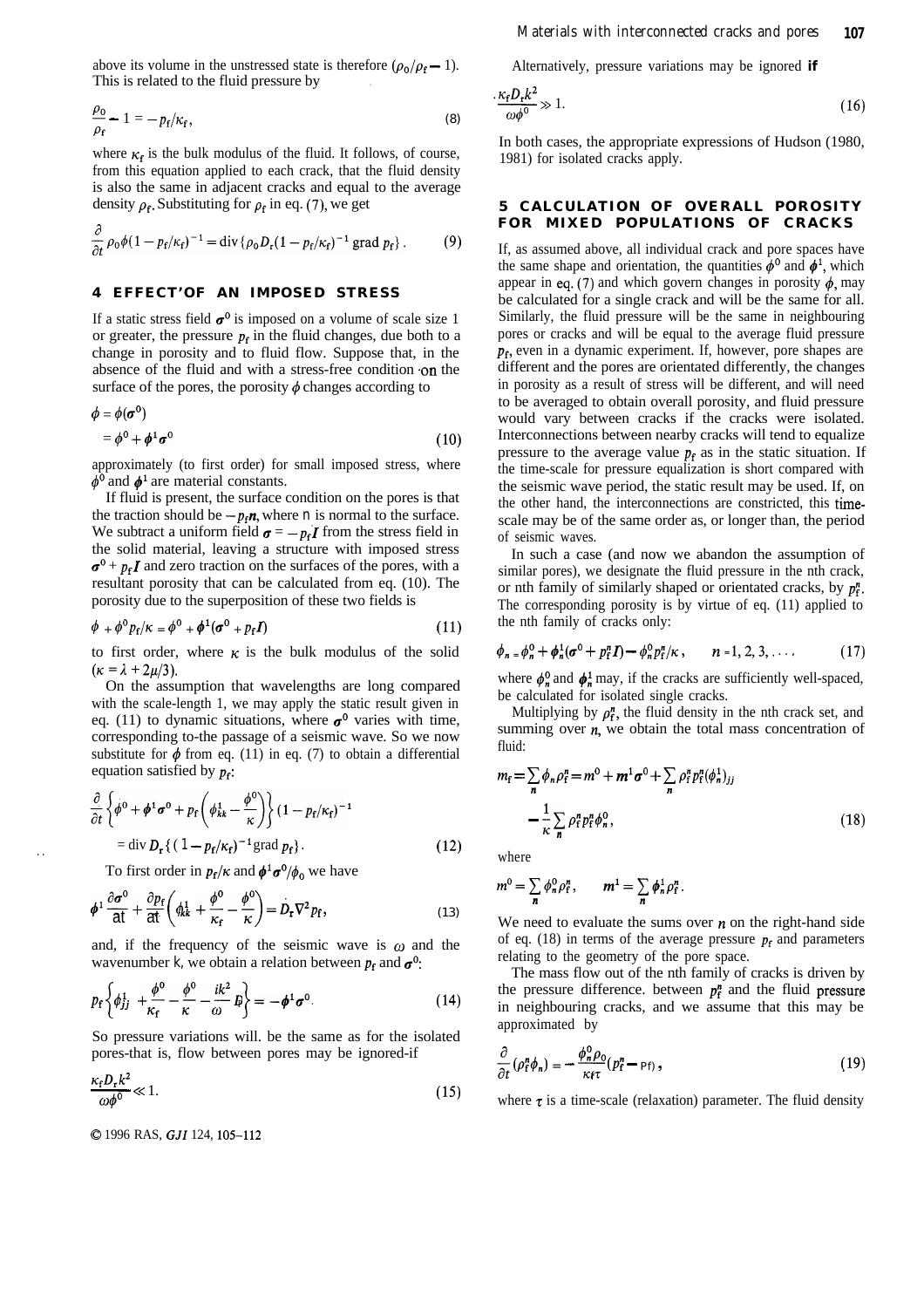is related to the pressure by the equivalent of eq. (8):

$$
\frac{\rho_0}{\rho_{\rm f}^n} - 1 = -p_{\rm f}^n / \kappa_{\rm f}.
$$
\n(20)

Substituting from eqs  $(17)$  and  $(20)$  in eq.  $(19)$ , we obtain

$$
\frac{\partial}{\partial t} p_i^{\mathsf{n}} \left\{ \frac{(\phi_n^1)_{ij}}{\mathcal{E}} \quad \frac{1}{\kappa} + \frac{1}{\kappa_{\mathsf{f}}} \right\} + \frac{\partial}{\partial t} \frac{\phi_n^1 \sigma^0}{\phi_n^0} = -\frac{1}{\kappa_{\mathsf{f}} \tau} (p_i^{\mathsf{n}} - p_{\mathsf{f}}) \tag{21}
$$

to first order in  $p_f^n / \kappa_f$  and  $(\phi_n / \phi_n^0 - 1)$ . Writing

$$
\gamma_n = 1 - \frac{\kappa_f}{\kappa} + \frac{\kappa_c (\phi_{\gamma_n})_{jj}}{\phi_n^0},\tag{22}
$$

we have

$$
\gamma_n \tau \frac{\partial p_f^n}{\partial t} + p_f^n = p_f - \kappa_f \tau \frac{\partial}{\partial t} \frac{\phi_n^1 \sigma^0}{\phi_n^0}.
$$
 (23)

If the propagating wave has frequency  $\omega$ , eq. (23) shows that

that  

$$
p_f^n = \left( p_f - i\omega \tau \kappa_f \frac{\phi_n^1 \sigma^0}{\phi_n^0} \right) / (1 + i\omega \gamma_n \tau).
$$
 (24)

The time-scale for pressure equalization is  $\gamma_n \tau$ , and if this is short compared with the period of the wave, i.e.

$$
\omega \gamma_n \tau \ll 1, \tag{25}
$$

the local pressure  $p_f^n$  is equal to the average pressure  $p_f$ , as noted above. Otherwise, we need to use eq.  $(24)$  for  $p_f^n$ , and eq. (20) for  $\rho_{\epsilon}^{n}$ :

$$
\rho_{\rm f}^n = \rho_0 (1 - p_{\rm f}^n / \kappa_{\rm f})^{-1} \,. \tag{26}
$$

Overall conservation of mass now takes the form (instead of eq. 5)

$$
\frac{\partial m_{\rm f}}{\partial t} = -\operatorname{div}(\rho_{\rm f} \mathbf{w}),\tag{27}
$$

and this in turn, by virtue of **D'Arcy's** law (eq. 6), becomes  
\n
$$
\frac{\partial m_{\rm f}}{\partial l} = \text{div}(\rho_{\rm f} D_{\rm r} \text{ grad } p_{\rm f}).
$$
\n(28)

We obtain the relationship between  $p_f$  and  $\sigma^0$ , corresponding to eq. (14) and to the same accuracy, by substitution for  $m_f$ from eq. ( 18):

$$
m_{\mathbf{f}} = \sum_{\parallel} \phi_n^0 \rho_0 + \sum_{\parallel} \phi_n^1 \sigma^0 \rho_0 + \frac{\rho_0}{\kappa_{\mathbf{f}}} \sum_{\mathbf{h}} \phi_n^0 p_{\mathbf{f}}^n
$$

$$
+ \rho_0 \sum_{\parallel} (\phi_n^1)_{jj} p_{\mathbf{f}}^n - \frac{\rho_0}{\kappa} \sum_{\parallel} p_{\mathbf{f}}^n \phi_n^0. \tag{29}
$$

Finally, substituting for  $p_f^n$  in terms of  $p_f$  and  $\sigma^0$  from eq. (24), we get

$$
\frac{m_{\rm f}}{\rho_0} = \phi^0 + \frac{p_{\rm f}}{\kappa_{\rm f}} \left\{ \left( 1 - \frac{\kappa_{\rm f}}{\kappa} \right) \sum_n \frac{\phi_n^0}{1 + i \omega \gamma_n \tau} + \kappa_{\rm f} \sum_n \frac{(\phi_n^1)_{jj}}{1 + i \omega \gamma_n \tau} \right\} + \left( \sum_n \frac{\phi_n^1}{1 + i \omega \gamma_n \tau} \right) \sigma^0, \tag{30}
$$

and eq. (28) gives

.

$$
\frac{p_{\rm f}}{k_{\rm f}} \left\{ \left( 1 - \frac{\kappa_{\rm f}}{\kappa} \right) \sum_{n} \frac{\phi_{n}^0}{1 + i\omega \gamma_{n}\tau} + \kappa_{\rm f} \sum_{n} \frac{(\phi_{n}^1)_{jj}}{1 + i\omega \gamma_{n}\tau} - \frac{ik^2}{\omega} D_{\rm r} \kappa_{\rm f} \right\}
$$
\n
$$
= - \left( \sum_{n} \frac{\phi_{n}^1}{1 + i\omega \gamma_{n}\tau} \right) \sigma^0 \tag{31}
$$

for motion with frequency  $\omega$  and wavenumber *k*. Once again we see that, if  $\omega_{\gamma_n} \tau \ll 1$  for all *n*, we return to the earlier model, where pressure does not vary significantly between the pores, represented by eq. (14).

## **6 EFFECTIVE ELASTIC PARAMETERS OF MATERIAL WITH INTERCONNECTED PARALLEL CRACKS**

If we assume that the imperfections in the material consist of' flat elliptical cracks, and that these are well-spaced, we may approximate the parameter  $\phi^1$  by using the result for a single crack. The relative increase in volume of any empty crack .

under the imposed stress 
$$
\boldsymbol{\sigma}^0
$$
 is given by  
\n
$$
\frac{\delta V}{V} = \frac{\phi - \phi^0}{\phi^0} = \frac{\phi^1 \boldsymbol{\sigma}^0}{\phi^0} = \frac{1}{V_c} \int_{V_c} \text{div} \qquad \boldsymbol{u} \, dV,
$$
\n(32)

where  $V_c$  is the volume of the crack, and  $\boldsymbol{u}$  the displacements. Integrating over the thickness of the crack, we obtain

$$
\frac{\delta V}{V} = \frac{1}{V_c} \int_{S_c} [u_3] dS \tag{33}
$$

if the aspect ratio of the crack is small, where  $\lceil u_3 \rceil$  indicates the discontinuity across the crack face S,, and the crack normal is assumed to lie in the x,-direction.

Thus,  
\n
$$
\frac{\phi^1 \sigma^0}{\phi^0} = \frac{1}{V_c} \int_{\xi} [u_3] dS
$$
\n
$$
= \frac{3a}{4\pi \mu c} \overline{U}_{33}^d \sigma_{33}^0,
$$
\n(34)

where a is the crack radius,  $c/a$  its aspect ratio, and  $\bar{U}_{33}^d$  is given for a dry crack by Hudson (1981):

$$
\bar{U}_{33}^{\mathbf{d}} = \frac{4}{3} \left( \frac{\lambda + 2\mu}{\lambda + \mu} \right),\tag{35}
$$

 $\lambda$  and  $\mu$  being the Lamé parameters of the solid material. So

$$
\phi^1 \text{ has only one non-zero component, and that is}
$$
  

$$
\phi_{33}^1 = \frac{\phi^0 a}{\pi c} \frac{\lambda + 2\mu}{\mu(\lambda + \mu)}.
$$
 (36)

When the crack is filled with fluid at pressure  $p_f$ , then the relative volume change is, on the assumption that all cracks

are similarly oriented,  
\n
$$
\frac{\delta V}{V} = \frac{\phi - \phi^0}{\phi^0} = \frac{\phi^1 \sigma^0}{\phi^0} + p_f \left\{ \frac{(\phi^1)_{kk}}{\phi^0} - \frac{1}{\kappa} \right\}
$$
\n
$$
= \frac{3a}{4\pi \mu c} \overline{U}_{33} \sigma_{33}^0
$$
\n(37)

(eq. 11), where  $\bar{U}_{33}$  is the crack-opening parameter needed for the calculation of the overall parameters of the material (Hudson 1981).

Thus,

$$
\frac{3a}{4\pi\mu c}\,\overline{U}_{33}\,\overline{q}_3^0 = \frac{a}{\pi c}\,\frac{(\lambda + 2\mu)}{\mu(\lambda + \mu)}\,\sigma_{33}^0 + p_f\,\bigg\{\frac{a}{\pi c}\,\frac{(\lambda + 2\mu)}{\mu(\lambda + \mu)} - \frac{1}{\kappa}\bigg\}\qquad(38)
$$

and, in order to obtain the appropriate value of  $\bar{U}_{33}$ , we

0 1996 RAS, *GJI* 124, 105-112

.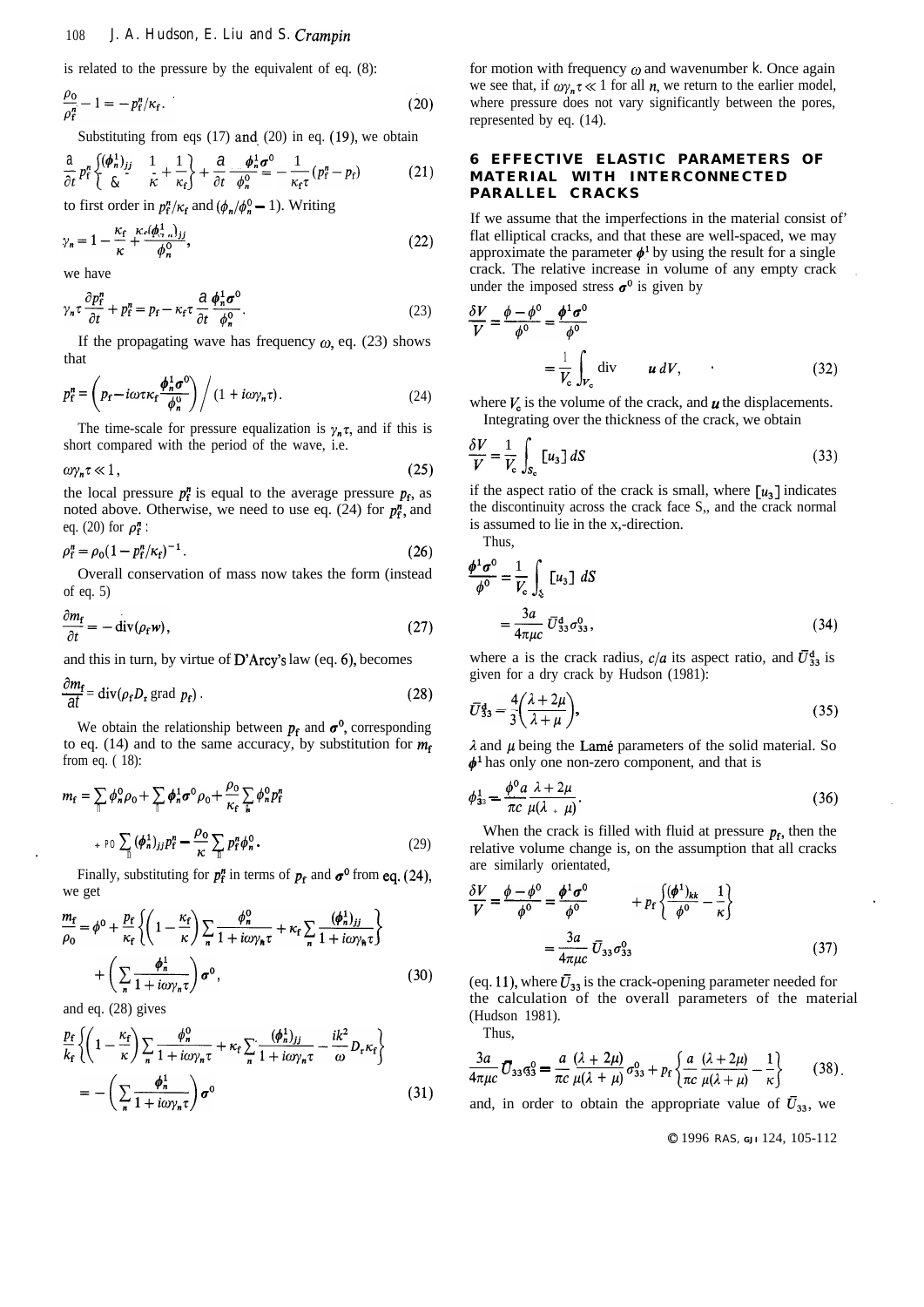substitute for  $p_f$  in terms of  $\sigma^0$  from eq. (14):

substitute for 
$$
p_f
$$
 in terms of  $\sigma^0$  from eq. (14):  
\n
$$
p_f = -\frac{a}{\pi c} \frac{(\lambda + 2\mu)}{\mu(\lambda + \mu)} \sigma_{33}^0 \left\{ \frac{a}{\pi c} \frac{(\lambda + 2\mu)}{\mu(\lambda + \mu)} + \frac{1}{\mu} \frac{1}{\kappa_f} \frac{1}{\kappa} - \frac{ik^2}{\omega} \frac{D_f}{\phi^0} \right\}^{-1}.
$$
\n(39)

Using

$$
\phi^0 = v^4_3 \pi a^2 c \,, \tag{40}
$$

where v is the number density of cracks, we then have

$$
\overline{U}_{33} = \frac{4}{3} \left( \frac{\lambda + 2\mu}{\lambda + \mu} \right) \left( 1 - \frac{3i\kappa_{\rm f} k^2 D_{\rm r}}{4\pi v a^2 c \omega} \right)
$$

$$
\times \left\{ 1 - \frac{\kappa_{\rm f}}{\kappa} + \frac{a}{\pi c} \frac{\kappa_{\rm f}}{\mu} \left( \frac{\lambda + 2\mu}{\lambda + \mu} \right) - \frac{3i\kappa_{\rm f} k^2 D_{\rm r}}{4\pi v a c \omega} \right\}^{-1} \tag{41}
$$

We see once again that the parameter governing fluid flow between cracks is

$$
\frac{3\kappa_{\rm f} k^2 D_{\rm r}}{4\pi v a^2 c \omega} \tag{42}
$$

(see eqs 15, 16). If this is small, then the cracks may be regarded as being isolated for the purpose of measuring overall parameters. In which case, eq. (41) becomes that given by Hudson (1981) for cracks filled with weak material since  $\kappa_f/\kappa$  is clearly small and may be neglected compared with the following term<br>because  $c/a$  is small. If the expression (42) is not small, eq. (41)<br>may be written as<br> $\overline{U}_{33} = \frac{4}{3} \left( \frac{\lambda + 2\mu}{\lambda + \mu} \right) / (1 + K)$  (41a) because  $c/a$  is small. If the expression (42) is not small, eq. (41) may be written as

$$
\overline{U}_{33} = \frac{4}{3} \left( \frac{\lambda + 2\mu}{\lambda + \mu} \right) / (1 + K) \tag{41a}
$$

(following Hudson 1981), where

$$
K = \left\{ \frac{a}{\pi c} \frac{\kappa_{\rm f}}{\mu} \left( \frac{\lambda + 2\mu}{\lambda + \mu} \right) \right\} \left\{ 1 - \frac{3i\kappa_{\rm f} k^2 D_{\rm r}}{4\pi v a^2 c \omega} \right\}^{-1}.
$$
 (41b)

The diffusion of pressure between cracks is equivalent to the presence of damping in compression of the material within the crack. The effects are similar to those due to the presence of isolated, but partially saturated, cracks (Hudson 1988), a not unexpected result.

The second crack parameter,  $\bar{U}_{11}$ , which appears in the formulae for overall elastic parameters (Hudson 1981) is unaffected by interconnections between pores, since shear stress applied to a crack face does not give rise to a volume change.

## **7 EFFECTIVE ELASTIC PARAMETERS OF MATERIALS WITH NON-PARALLEL CRACK S**

If we divide the population of cracks into families of parallel cracks numbered by  $n = 1, 2, \ldots$  as before, we need to calculate  $\phi_n^1/\phi_n^0$  for each family. Let the normal to the nth family be  $q^n$ ; then eq. (36) gives

$$
\frac{(\phi_n^1)_{ij}}{\phi_n^0} = \frac{a}{\pi c} \frac{(\lambda + 2\mu)}{\mu(\lambda + \mu)} q_i^n q_j^n.
$$
\n(43)

$$
\frac{(\phi_n^1)_{ij}}{\phi_n^0} = \frac{a}{\pi c} \frac{(\lambda + 2\mu)}{\mu(\lambda + \mu)} q_i^{\pi} q_j^{\pi}.
$$
\nThe parameter  $\gamma_n$ , given by eq. (22), is

\n
$$
\gamma_n = 1 - \frac{\kappa_f}{\kappa} + \frac{a}{\pi c} \frac{\kappa_f}{\mu} \left( \frac{\lambda + 2\mu}{\lambda + \mu} \right)
$$
\n(44)

and is therefore the same for all  $n$  and we drop the suffix.

The relation between the average pressure  $p_f$  and the imposed

0 1996 RAS, *GJI* 124, 105-112

stress  $\sigma^0$  is, from eq. (31),

stress 
$$
\sigma^0
$$
 is, from eq. (31),  
\n
$$
p_f \left\{ \gamma \phi^0 - \frac{ik^2 D_r}{\omega} \kappa_f (1 + i \omega \gamma \tau) \right\}
$$
\n
$$
= -\frac{a}{\pi c} \frac{\kappa_f}{\mu} \left( \frac{\lambda + 2\mu}{\lambda + \mu} \right) \sum_i \phi_n^0 q_i^n q_j^n \sigma_{ij}^0,
$$
\n(45)

where, once again

$$
\phi^0 = \sum_n \phi_n^0;
$$

 $\phi^0$  is the total porosity. The pressure in the nth set of cracks is given by eq. (21):

$$
\varphi^0 = \sum_n \varphi_n^2;
$$
  
\n
$$
\varphi^0
$$
 is the total porosity.  
\nThe pressure in the nth set of cracks is given by eq. (21):  
\n
$$
p_i^n = -\frac{a}{\pi c} \frac{\kappa_c}{\mu} \left( \frac{\lambda + 2\mu}{\lambda + \mu} \right) \frac{\sigma_{ij}^0}{(1 + i\omega \gamma \tau)}
$$
  
\n
$$
\times \left\{ i\omega \tau q_i^n q_j^n + \sum \phi_n^0 q_i^n q_j^n \left( \gamma \phi^0 - \frac{ik^2 D_r \kappa_f}{\omega} (1 + i\omega \gamma \tau) \right)^{-1} \right\}.
$$
\n(46)

The corresponding relative change in porosity is (eq. 17)

$$
\frac{\phi_n - \phi_n^0}{\phi_n^0} = \frac{\phi_n^1 \sigma^0}{\phi_n^0} + p_i^n \left\{ \frac{a}{\pi c \mu} \left( \frac{\lambda + 2\mu}{\lambda + \mu} \right) - \frac{1}{\kappa} \right\}
$$
\n
$$
= \frac{a}{\pi c \mu} \left( \frac{\lambda + 2\mu}{\lambda + \mu} \right) \left\{ q_i^n q_j^n (1 + i\omega \tau) - \frac{(\gamma - 1) \sum \phi_n^0 q_i^n q_j^n}{\left\{ \gamma \phi^0 - (ik^2 D_r \kappa_f/\omega) (1 + i\omega \gamma \tau) \right\} \left( 1 + i\omega \gamma \tau \right.} \right\} \tag{47}
$$

This, in turn, is equal to

$$
\frac{3}{4\pi} \frac{a}{\mu c} \bar{N}_{ij}^n \sigma_{ij}^0, \tag{48}
$$

where  $\{\bar{N}_{ij}^n\}$  are the crack-opening parameters for the nth set of cracks; that is, if  $[u_n]$  is the discontinuity in normal displacement across the crack, then

$$
\bar{N}_{ij}^n \sigma_{ij}^0 = \frac{\mu}{a^3} \int_{S_c} [u_n] dS. \tag{49}
$$

The form of the expression on the left, in which  $\bar{N}_{ij}^n$  is independent of  $\sigma^0$ , is due to the first-order nature of the

solution. We now have the following expression for 
$$
\overline{N}_{ij}^n
$$
:  
\n
$$
\overline{N}_{ij}^n = \frac{4}{3} \left( \frac{\lambda + 2\mu}{\lambda + \mu} \right) \left( 1 + i\omega \gamma \tau \right)^{-1}
$$
\n
$$
\times \left\{ q_i^n q_j^n (1 + i\omega \tau) - \frac{(\gamma - 1) \sum \phi_n^0 q_i^n q_j^n}{\{\gamma \phi^0 - (ik^2 D_r \kappa_f/\omega)(1 + i\omega \gamma \tau)\}} \right\}.
$$
\n(50)

The introduction of the  $\bar{N}_{ij}^n$  implies an increase in complexity not covered by standard formulae for overall elastic parameters of materials with cracks. A flat crack with normal in the x,-direction is affected by the imposed tractions in the l-2 plane only; that is, by  $\sigma_{3j}^0$ ,  $j = 1, 2, 3$ . If the cracks are nonparallel and connected, however, any stress component may create a crack opening on one set of cracks which, by the communication of pressure, affects all neighbouring cracks whatever their orientation.

In order to find expressions for the overall parameters of the material, we calculate  $c^1$ , the variation of the elastic parameters from those of the matrix material, to first order in number density, for each set of cracks separately and then add

$$
\mathcal{R}^{\mathcal{L}} \times \mathbb{R}
$$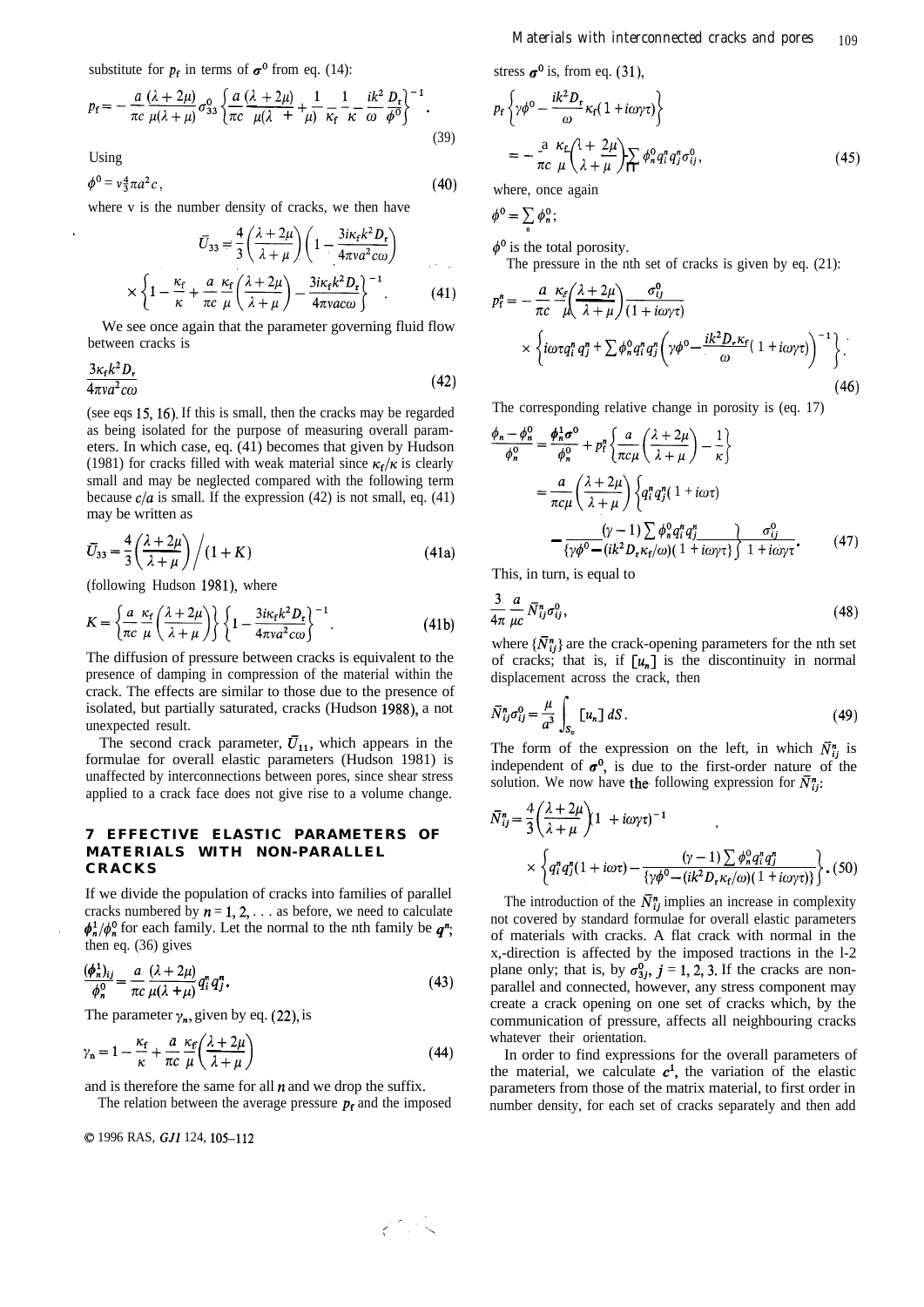## 110 *J. 4. Hudson, E. Liu and S. Crampin*

them in order to obtain the response to all sets simultaneously. The second order term,  $c^2$ , may be found directly from  $c^1$ . We

have, for isolated cracks (Hudson 1986), 
$$
c_{ipjq}^1 = -\sum_{n} \frac{v^n (a^n)^3}{\mu} \ell_{km}^n q_r^n c_{krip}^0 \ell_{ul}^n q_s^n c_{usjq}^0 \overline{U}_{ml}^n,
$$
 (51) 
$$
-\sum_{n} \frac{v^n (a^n)^3}{\mu} \ell_{im}^n q_s^n c_{krip}^0 \ell_{ul}^n q_s^n c_{usjq}^0 \overline{U}_{ml}^n,
$$

where the  $\bar{U}_{ml}^n$  correspond to discontinuities across a crack with normal in the x,-direction; the only non-zero components are  $\bar{U}_{11}^n = \bar{U}_{22}^n$  and  $\bar{U}_{33}^n$ . The sum is over differently orientated sets of cracks with normals  $q^n$ , while  $\ell^n$  is the rotation matrix the 3-axis along the normal:

For connected sets of cracks, we must replace eq. (51) by

from the background axes to axes fixed in the crack and with  
the 3-axis along the normal:  
For connected sets of cracks, we must replace eq. (51) by  

$$
c_{ipjq}^1 = -\sum_{n} \frac{v^n (a^n)^3}{\mu} \ell_{km}^n q_r^n c_{krip}^0 \ell_{ul}^n \ell_{st}^n c_{usjq}^0 \bar{U}_{ml}^n,
$$
 (52)

where  $\bar{U}_{mlt}^{n}$  relates the discontinuity in the x,-direction across a crack to the It component of the applied stress; the normal to this crack is in the  $x_3$ -direction and so discontinuities in the  $x_1$ - and x,-directions are unaffected by crack interconnections:

$$
\overline{U}_{1t}^{n} = \overline{U}_{11}^{n} \delta_{11} \delta_{t3}
$$
\n
$$
\overline{U}_{2t}^{n} = \overline{U}_{11}^{n} \delta_{12} \delta_{t3},
$$
\n(53)

where  $\bar{U}_{11}^{n}$  is unchanged from the expression given by Hudson (1981). On the other hand,

$$
\overline{U}_{3lt}^n = \overline{N}_{lt}^n. \tag{54}
$$

We write

$$
\overline{U}_{mlt}^{n} = \delta_{t3} \overline{U}_{ml}^{n} + \delta_{m3} \left( \overline{N}_{lt}^{n} - \delta_{t3} \overline{U}_{l3}^{n} \right), \tag{55}
$$

where  $\bar{N}_u^n$  is calculated for a crack with normal q in the x,-direction:

$$
\bar{N}_{\mu}^{n} = \frac{4}{3} \left( \frac{\lambda + 2\mu}{\lambda + \mu} \right) (1 + i\omega\gamma\tau)^{-1}
$$
\n
$$
X \left\{ \delta_{13} \delta_{t3} (1 + i\omega\tau) - \frac{(\gamma - 1) \sum_{i=1}^{n} \phi_{n}^{0} \ell_{i1}^{n} \ell_{j1}^{n} q_{i}^{n} q_{j}^{n}}{\{\gamma \phi^{0} - (ik^{2}D_{\tau} \kappa_{f}/\omega)(1 + i\omega\gamma\tau)\}} \right\}.
$$
\n(56)

$$
\overline{U}_{33} = \frac{4}{3} \left( \frac{\lambda + 2\mu}{\lambda + \mu} \right) \left( \frac{1 + i\omega\tau}{1 + i\omega\gamma\tau} \right) \tag{57}
$$

$$
\{\bar{U}_{ij}\} = \text{diag}\{\bar{U}_{11}, \bar{U}_{11}, \bar{U}_{33}\},\tag{58}
$$

where  $\bar{U}_{11}$  is calculated for a dry crack (Hudson 1981) and  $\bar{U}_{33}$  comes from eq. (57). Then

$$
N'_{lt} = N_{lt} - \delta_{t3} U_{t3}
$$
  
= 
$$
-\frac{4}{3} \left( \frac{\lambda + 2\mu}{\lambda + \mu} \right) \left( \frac{\gamma - 1}{1 + i\omega\gamma\tau} \right) \frac{\sum_{n} \phi_{n}^{0} \ell_{n}^{n} \ell_{n}^{n} q_{i}^{n} q_{j}^{n}}{\{\gamma \phi^{0} - (ik^{2} D_{r} \kappa_{f}/\omega)(1 + i\omega\gamma\tau)\}}.
$$
  
(59)

Substituting from eq. (55) for  $\bar{U}_{mlt}$  in (52), we get

Substituting from eq. (55) for 
$$
\bar{U}_{mlt}
$$
 in (52), we get  
\n
$$
c_{ipjq}^1 = -\sum_{n} \frac{v^n (a^n)^3}{\mu} \ell_{km}^n q_r^n c_{krip}^0 \ell_{ui}^n q_s^n c_{usjq}^0 \bar{U}_{ml}
$$
\n
$$
-\sum_{n} \frac{v^n (a^n)^3}{\mu} q_k^n q_r^n c_{krip}^0 \ell_{ui}^n \ell_{st}^n c_{usjq}^0 \bar{N}_{it}', \qquad (60)
$$

since  $\ell_{i3}^n = q_i^n$ .

The first term above is exactly the same as in the formula for isolated cracks, but with the changed form of  $\bar{U}_{33}$ .

# **8 EQUANT POROSITY**

Another model of pressure relaxation in cracks is one where the material in which the crack lies possesses small-scale porosity, where the size of the pores is an order of magnitude smaller than the cracks. Pressure is relieved within a crack by . diffusion into the matrix material rather than by flow through connectionsto other cracks. This model has been called equant porosity (Thomsen 1986).

The porosity  $\phi_m$  within the matrix must satisfy the diffusion equation ( $cf.$  eq. 7):

(61) 
$$
\frac{\partial}{\partial t} (\rho_f \phi_m) = \text{div} (\rho_f D_m \text{ grad } p_f),
$$

where  $\rho_f$  is the local fluid density and  $p_f$  its pressure, while  $D_m$ is the coefficient of diffusion relating the volume flux to the pressure gradient within the porous matrix. For simplicity, we neglect the effect of stress and fluid pressure on the porosity  $\phi_{\rm m}$ , which therefore remains constant. Using eq. (8) and working to first order in  $p_f/\kappa_f$ , we get

$$
\frac{\phi_{\mathbf{m}}}{\kappa_{\mathbf{f}}} \frac{\partial p_{\mathbf{f}}}{\partial \overline{\mathbf{t}}} D_{\mathbf{m}} \nabla^2 p_{\mathbf{f}} \tag{62}
$$

 $(cf. eq. 13)$ .

We now assume that diffusion is linear, away from a crack face, which we may choose to be in the plane  $x_3 = 0$ . In this case, and when time variations are harmonic, the fluid pressure *pf* within the matrix satisfies

$$
p_{\rm f} = p_{\rm c} \exp \{ -(1 + i) q x_3 + i \omega t \},\tag{63}
$$

where

$$
(56) \tq^2 = \frac{\omega \phi_m}{2\kappa_f D_m}, \tq > 0
$$

We choose  $\bar{U}_{33}$  to be and  $p_c$  is the fluid pressure in the crack. The mass flow into the crack, taken to be circular with radius a, is (eq. 6)

$$
\dot{m}_c = 2\pi a^2 D_m \rho_f \frac{\partial p_f}{\partial x_3}\Big|_{x_3=0} = -2(1+i)\pi a^2 q D_m p_c p_c, \qquad (64)
$$

where  $\rho_c$  is the fluid density in the crack. We now calculate the relationships between crack-opening displacements and fluid density, mass and pressure. First of all, we note that only the axial stress  $\sigma_{33}$  gives rise to changes of volume of the crack and, writing the corresponding crack-opening displacement as

$$
[u_3] = -\frac{a}{\mu} \sigma_{33}^{\infty} U_{33}(r) \tag{65}
$$

(Hudson 1981), where  $\sigma_{33}^{\infty}$  is the value of the axial stress at infinity and *r* the distance from the centre of the crack, we see that the corresponding change in volume of the crack is, to

0 1996 RAS, *GJI* 124, 105-112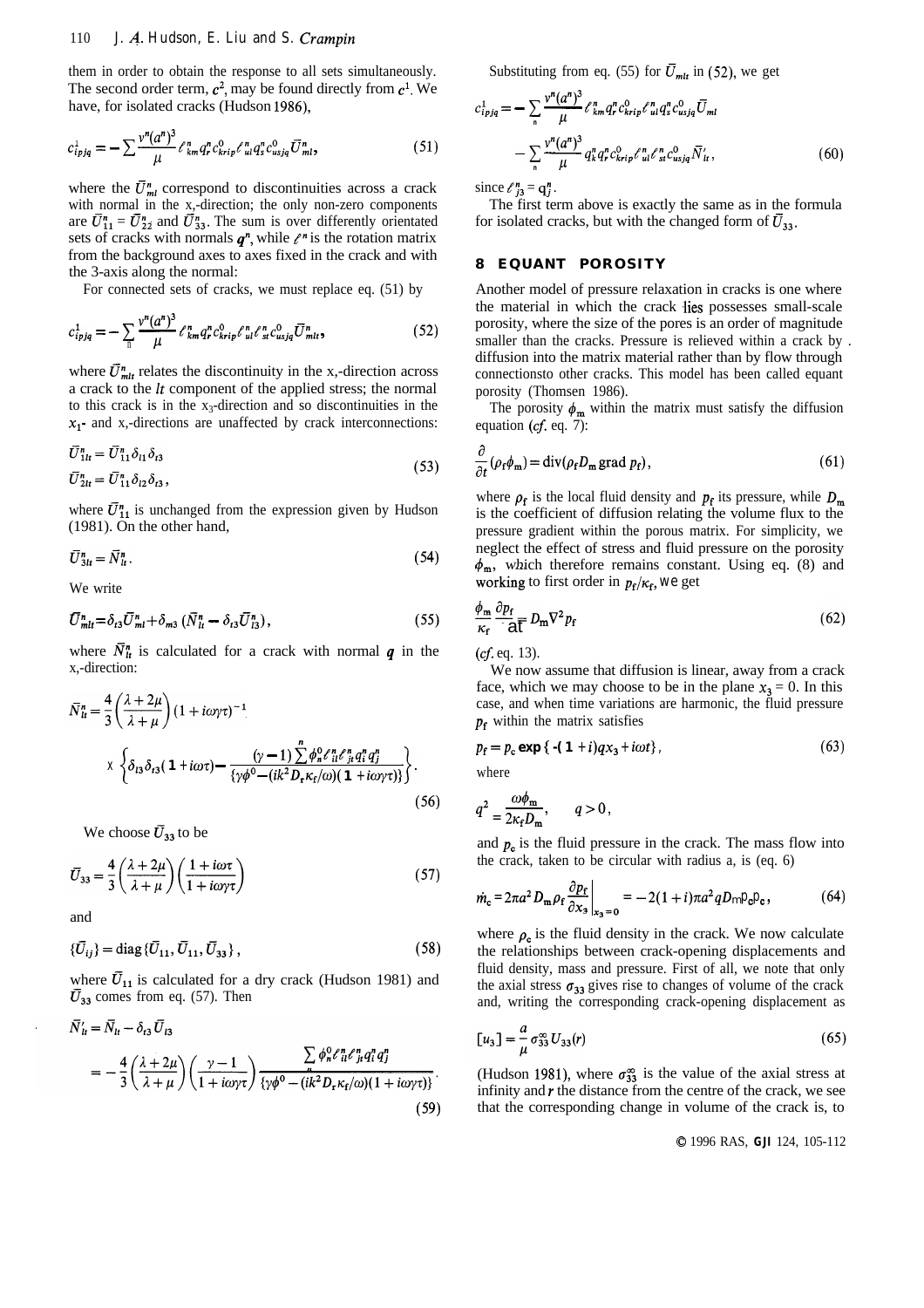the first order,

$$
\delta V_{\rm c} = \int_{S_{\rm c}} [u_3] \, dS = \frac{a}{\mu} \sigma_{33}^{\infty} \int_{S_{\rm c}} U_{33}(r) \, dS, \tag{66}
$$

where  $S_c$  is the plane face of the crack.

The corresponding change in density, 
$$
\delta \rho_c
$$
, is given by  
\n
$$
\frac{\delta \rho_c}{P_0} = \frac{\delta m_c}{m_0} - \frac{\delta V_c}{V_0}
$$
\n(67)

to first order, where  $\rho_0$ ,  $m_0$ ,  $V_0$  are the values of  $\rho_c$ ,  $m_i$ ,  $V_c$ , respectively, in unstressed .equilibrium. In addition, we have

$$
\frac{\delta \rho_{\rm c}}{\rho_{\rm O}} = \frac{PC}{\kappa_{\rm f}} \tag{68}
$$

Eqs  $(67)$  and  $(68)$  give

$$
\frac{p_c}{\kappa_f} - \frac{\delta m_c}{m_0} - \frac{\delta V_c}{V_0},\tag{69}
$$

and substitution of  $\delta m_c (= \dot{m}_c/i\omega)$  from (64) and  $\delta V_c$  from (66)

results in  
\n
$$
\frac{-p_c}{\kappa_f} = \frac{4\hat{\pi}c\mu}{\sigma_{xx}^{33}} \bar{U}^{33} + \frac{3(1-i)qD_m p_c}{2c},
$$
\n(70)

where

$$
\bar{U}_{33} = \frac{1}{a^2} \int_{S_c} U_{33}(r) dS.
$$

Following Hudson (1981), we note that the crack-opening displacement is exactly the same as for an empty (dry) crack under an axial stress  $(\sigma_{33}^{\infty} + p_i)$ . Results for a dry crack are given by Eshelby (1957), and we have

$$
U_{33}(r) = \frac{2}{\pi} \left( \frac{\lambda + 2\mu}{\lambda + \mu} \right) 1 - r^2/a^2 \left( \frac{1 + p_c}{\sigma_{33}^2} \right) \tag{71}
$$

and so, integrating over S,, we get

$$
\bar{U}_{33} = \frac{4}{3} \left( \frac{\lambda + 2\mu}{\lambda + \mu} \right) \left\{ 1 - \frac{(3a\kappa_f/4\pi c\mu)\bar{U}_{33}}{(1 + 3(1 - i)\kappa_f q D_m/2c)} \right\}.
$$
 (72)

Finally, rearranging eq. (72), we obtain the value of  $\bar{U}_{33}$  for substitution into eq. (2) for the overall properties of the cracked material:

$$
\overline{U}_{33} = \frac{4}{3} \left( \frac{\lambda + 2\mu}{\lambda + \mu} \right) / (1 + K), \tag{73}
$$

where, in a generalization of the result given by Hudson (1981),  
\n
$$
K = \frac{1}{\pi} \frac{a}{c} \frac{\kappa_i}{\mu} \left( \frac{\lambda + 2\mu}{\lambda + \mu} \right) / \left[ 1 + 3(1 - i)J/2c \right]
$$
\n(74)

and

 $J^2 = \omega \phi_m \kappa_f D_m/2$ ,  $J>0$ .

Clearly,  $\bar{U}_{11}$  and  $\bar{U}_{22}$  are not affected.

This result is very similar to that for connected parallel cracks (eqs 41a,b) and, as noted there, to the result for partially saturated isolated cracks, although the dependence on frequency is different.

## **9 CONCLUSION S**

We have dealt now with three models of the dynamic behaviour of cracked rocks in which a background porosity plays a

 $\lambda$ 

0 1996 RAS, *GJI* 124, 105-112

## *Materials with interconnected cracks and pores* 111

significant part. The first deals with aligned cracks connected by otherwise invisible pathways and the second consists of a similar system but with the cracks orientated in a general way. The third model is where the matrix rock is porous, but at such a low level that no connections between cracks are made within the time-scale imposed by the period of the wave. **The** first and third models are the simplest in that very few additional parameters are required to specify the overall dynamic behaviour of the fractured rock. With aligned cracks, only one is required and that is *D,,* the overall coefficient of diffusion defining the permeability of the rock-mass (see eq; 41). Equant porosity, the third model, is governed by two parameters; they are  $\phi_m$  and  $D_m$ , the porosity and coefficient of diffusion, respectively, of the unfractured rock mass (see eqs 73 and 74). The second model is more complex, requiring for its determination the orientation distribution of the cracks with their associated porosities (eq. 60) as well as the time constant  $\tau$  which governs the diffusion of pressure between cracks.

The condition that fluid flow between arrays of parallel cracks has no effect on the propagation of waves at frequency  $\omega$  is (eq. 15) cracks.<br>The<br>cracks<br> $\omega$  is (e<br> $\frac{\kappa_f D_r k^2}{\omega \phi^0}$ 

$$
\frac{\kappa_{\rm f} D_{\rm r} k^2}{\omega \phi^0} \ll 1. \tag{15}
$$

If this condition holds, the cracks can be considered to be isolated. In linear diffusion, the effective diffusion distance from a source of frequency  $\omega$  is

$$
l_{\mathbf{d}} = \left(\frac{\kappa_{\mathbf{f}} D_{\mathbf{r}}}{\omega \phi^0}\right)^{1/2},\tag{75}
$$

and so the condition (15) is equivalent to

$$
(kl_{\mathbf{d}})^2 \ll 1. \tag{76}
$$

This gives the condition that diffusion between cracks may be neglected if the linear diffusion distance is much less than a wavelength. Since the pressure gradient between aligned cracks has a scale-length equal to a wavelength, this condition makes good physical sense.

In order to estimate the effect of diffusion between cracks in rocks it will be simpler to convert diffusivity *D,* to permeability *K,* through the relation (Sheriff 1991)

$$
D_{\rm r} = \frac{K_{\rm r}}{\eta_{\rm r}},\tag{77}
$$

where  $\eta_f$  is the viscosity of the diffusing fluid. We shall get relatively high values of the expression in (15) if we take  $K_r = 10$  darcies ( $\simeq 10^{-5}$  m<sup>2</sup>),  $\eta_f = 0.01$  poise (= 10<sup>-3</sup> Pa s),  $\phi^0 = 0.1$ ,  $\kappa_f = 2 \cdot x \cdot 10^9$  Pa and  $\dot{k} = \omega/c$  with a wave speed  $c=3 \times 10^3$  m s<sup>-1</sup>. With these values, the inequality becomes

$$
\omega \ll 4.5 \times 10^{-2} \,\mathrm{s}^{-1} \,. \tag{78}
$$

Curiously enough, diffusion is ineffective at low frequencies. Although there is more time for the diffusion process at long periods, the distance between high and low pressure-a wavelength-is large. The inequality (78) indicates that diffusion between parallel cracks is important except at frequencies well below  $10^{-2}$  Hz.

If we take a lower permeability ( $10^{-3}$  darcies) and higher viscosity  $(10^{-1} \text{ poise})$  the condition (78) changes to

$$
\omega \ll 4.5 \times 10^3 \,\mathrm{s}^{-1};\tag{79}
$$